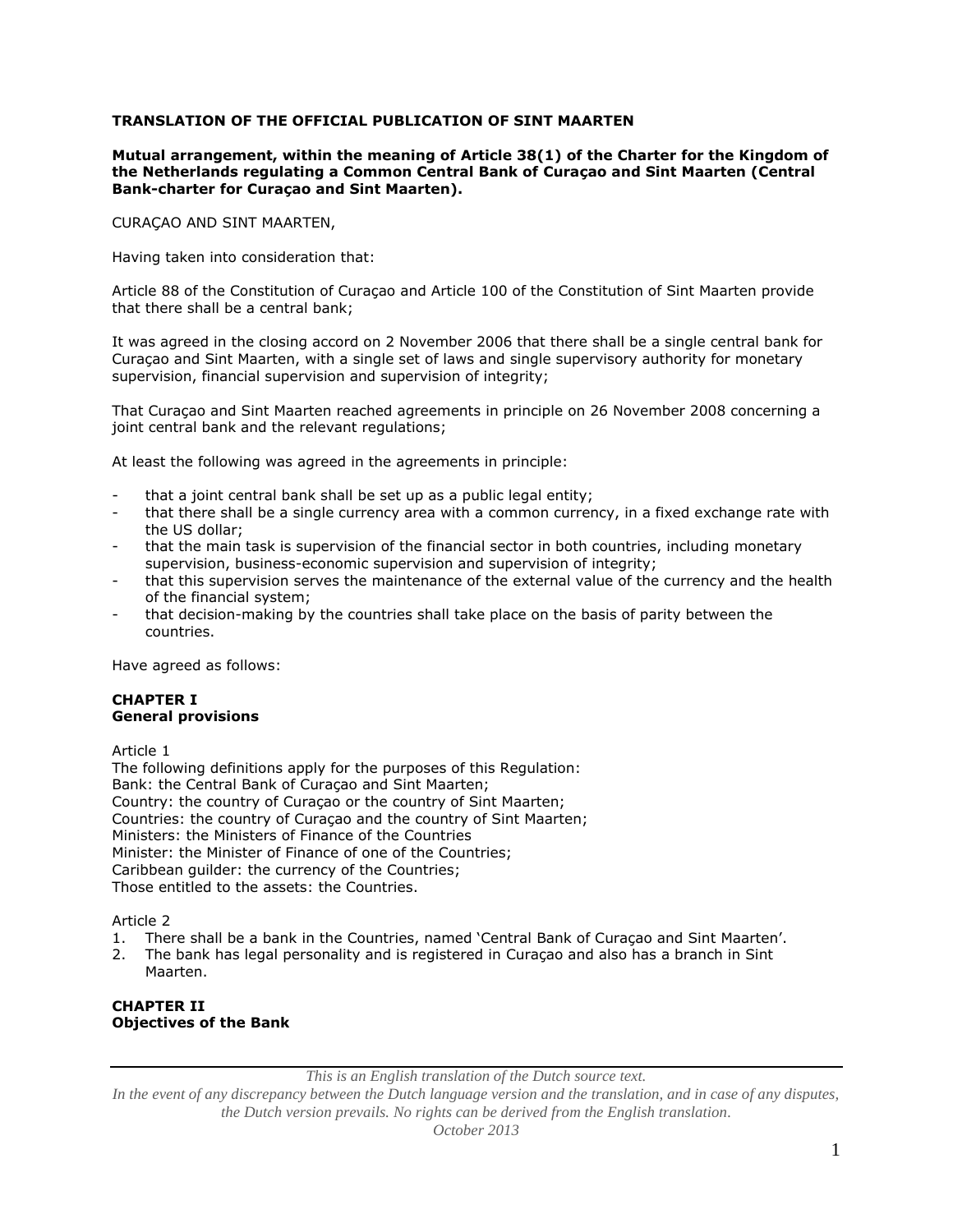- 1. The objectives of the Bank are:
	- a. Promotion of the stability of the value of the currency of the Countries.
	- b. Promotion of the health of the financial system of the Countries.
	- c. Promotion of safe and efficient payments in the countries.
- 2. The Countries shall ensure that their national legislation, to the extent that this relates to the objectives of the Bank, and the execution provisions based on this, is uniform and consistent with this Regulation and lays down the same date for its entry into force.

# **CHAPTER III**

### **Tasks and powers of the Bank**

Article 4

- 1. The Bank determines the monetary policy of the Countries and executes this.
- 2. The Board of Directors, having consulted the Supervisory Board, may impose rules concerning the limits of the combined amount of issued bank notes, coins and other immediately payable obligations of the Bank

### Article 5

The Bank shall advise the Countries, on request and at its own initiative, regarding matters in the areas falling within its authorisation, or that influence such areas.

#### Article 6

- 1. The Bank is a circulation bank. As such, it has the right to issue bank notes and coins in the Countries, to the exclusion of all others, and provides for the circulation of currency.
- 2. Until they are withdrawn from circulation, the bank notes and coins have the sole capacity of legal tender.
- 3. The nominal value of the bank notes and coins to be issued is determined in the mutual arrangement regulating a common monetary system for the Countries.
- 4. The Board of Directors, having consulted the Supervisory Board, shall determine the design and print of bank notes.
- 5. The Bank is not required to pay any compensation for loss, full or partial destruction, damage or desecration of bank notes and coins.
- 6. On suspicion of a criminal offence or at the request of the interested party, the Bank is free to claim receipt and signature for the bank notes and coins from those who present them for payment or exchange.
- 7. Articles 296(2), 296(3), 297 and 298 of the Commercial Code of the Countries do not apply to bank notes.

### Article 7

- 1. The Bank may withdraw bank notes and coins from circulation. Holders of bank notes and coins will then be called up by the Bank to present these for exchange. The call-up will be announced in the publications in which each Country publishes its official notices.
- 2. Ten years after the announcement of the call-up, referred to in paragraph 1, the amount of the bank notes and coins that have not been presented for exchange will be added to the profit for the current financial year. Bank notes and coins presented for exchange thereafter will be charged to the profit and loss account.
- 3. Thirty years after the announcement of the call-up, referred to in paragraph 1, the right to claim the exchange of the relevant bank notes and coins shall lapse.

### Article 8

1. The Bank shall supervise persons, companies and institutions working in or from one of the Countries in accordance with the provisions of this Article.

*This is an English translation of the Dutch source text.*

*In the event of any discrepancy between the Dutch language version and the translation, and in case of any disputes, the Dutch version prevails. No rights can be derived from the English translation.*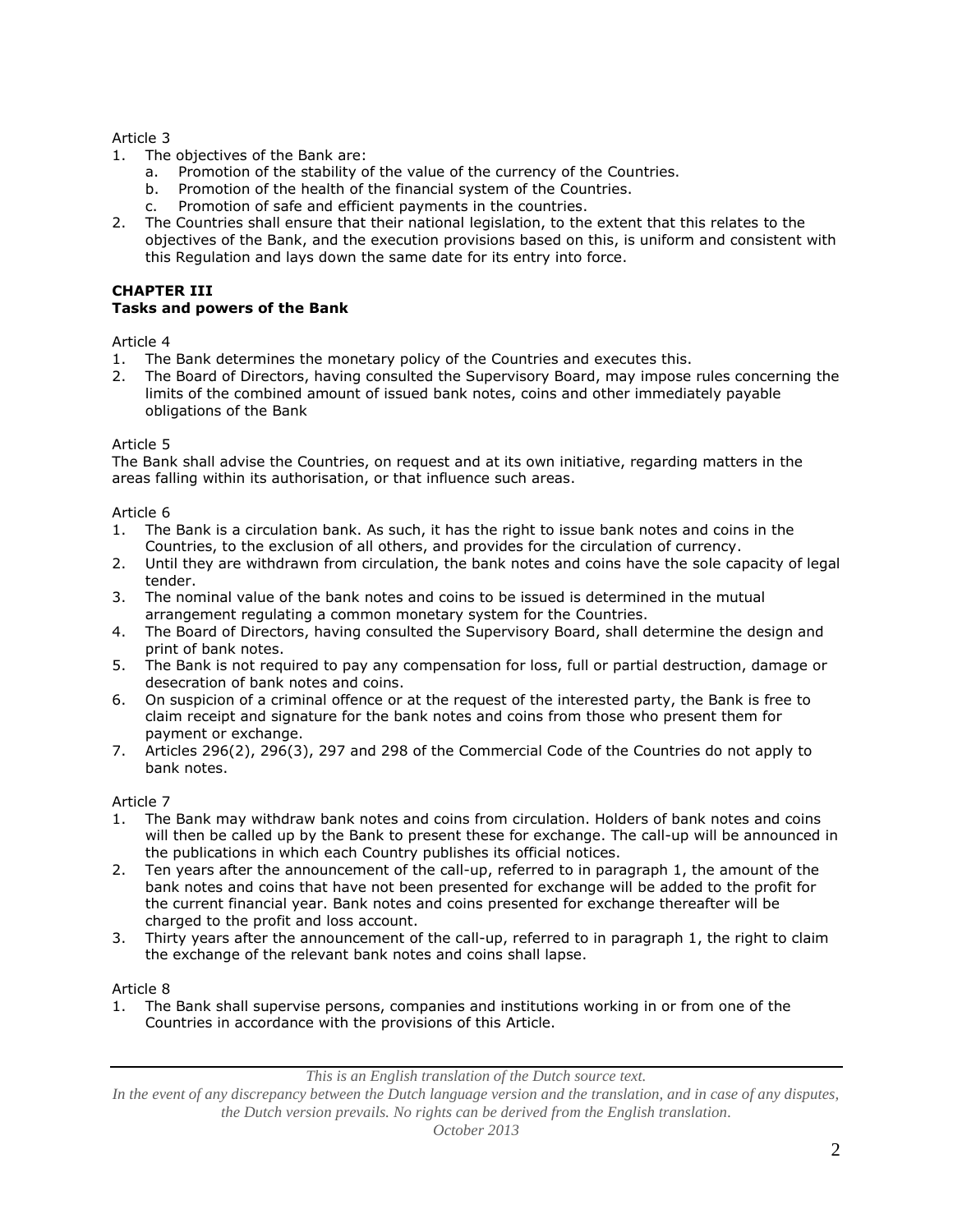- 2. The banks shall supervise the following in accordance with rules laid down by uniform national ordinance:
	- a. the banking- and credit sector;
	- b. corporate pension funds;
	- c. the insurance sector;
	- d. the stock exchanges;
	- e. investment institutions and administrators;
	- f. providers of administration services;
	- g. insurance agents;
	- h. money transaction services.

- 1. The Bank maintains and manages the official reserves of the Countries and controls their expenditure.
- 2. The Bank is the central foreign exchange bank for the Countries and as such, regulates foreign payments in accordance with the mutual arrangement concerning foreign currency transactions.
- 3. The Bank may authorise other banks to operate as foreign exchange banks under conditions that it sets.
- 4. Foreign exchange banks issued with an authorisation as referred to in paragraph 3 owe licensing fees that the Bank charges each month.
- 5. The licensing fees shall be determined in accordance with rules to be laid down by uniform national ordinance.
- 6. The licensing fees collected in the Countries do not form part of the revenue of the Bank.
- 7. The licensing fees collected from the foreign exchange banks registered in the country of Curaçao, shall be transferred to the country of Curaçao, in full. The licensing fees collected from the foreign exchange banks registered in the country of Sint Maarten, shall be transferred to the country of Sint Maarten, in full.
- 8. The Bank is authorised to fix the official rates for foreign currency transactions, in observance of the value of the Caribbean guilder, to be abbreviated as CMg, in accordance with the mutual arrangement concerning the determination of the exchange rate and in observance of the relevant international agreements applying for the Countries.

### Article 10

The Bank is also authorised to perform the following activities:

- 1. the issue of bills of exchange and cheques and the settlement of written or electronic payment orders;
- 2. to receive funds in trust, on deposit or in a current account;
- 3. the purchase and sale of:
	- a. bills of exchange accepted by a bank established in one of the Countries and treasury bills charged to one of the Countries, and discounting of these;
	- b. coins and coin material;
	- c. bonds, issued by one of the Countries;
	- d. bonds, issued by public law and private law legal entities registered in one of the Countries, covered by adequate collateral;
	- e. debentures for which one of the Countries guarantees the interest and repayments;
	- f. receivables related to mortgages of property located in one of the Countries, or the rights to which these are subject;
- 4. custody of coins, coin material or negotiable instruments;
- 5. the issue of advances to credit institutions in the form of loans or in current account with adequate collateral of securities, receivables, goods, coins and coin material;
- 6. the issue of guarantees within the performance of its tasks;
- 7. the investment of its foreign currency in securities issued or guaranteed by foreign governments and international organisations, in bank acceptances or in debt securities of foreign banks or depositing its foreign currency at foreign banks;

*This is an English translation of the Dutch source text.*

*In the event of any discrepancy between the Dutch language version and the translation, and in case of any disputes, the Dutch version prevails. No rights can be derived from the English translation.*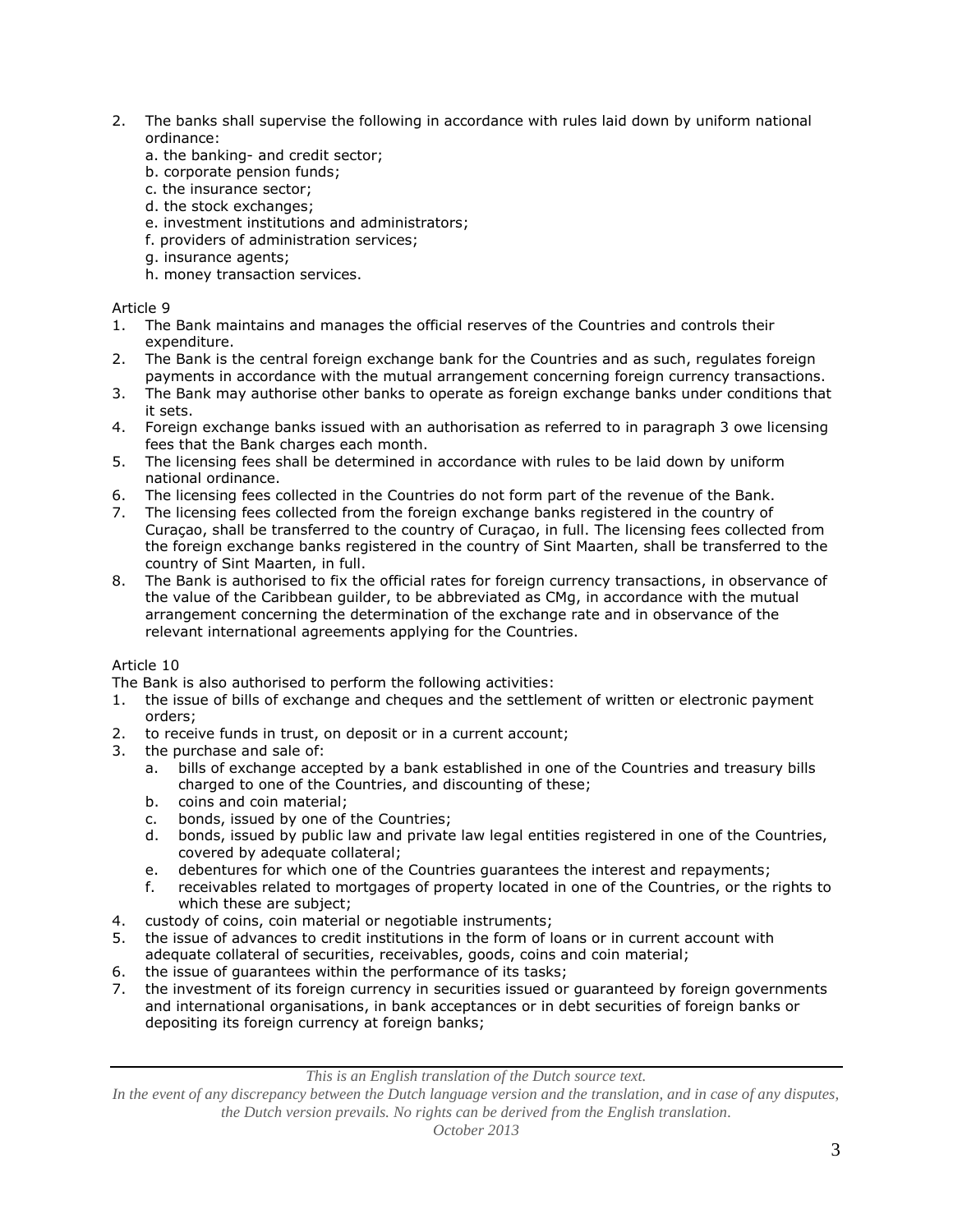- 8. mediation in the issue, acquisition and sale of treasury bills and bonds issued by one of the Countries;
- 9. other work related to the objectives described in Article 3 assigned to the Bank by or pursuant to uniform national ordinance.

- 1. The Bank may act as the banker of a Country and as such, is required to account to the Minister of the Country concerned and to the General Audit Chamber of the Country concerned. They shall provide these services at cost price.
- 2. The Bank may also be assigned responsibility by national ordinance for the banking of institutions of a Country that are formed by national ordinance. They shall also provide these services at cost price.
- 3. The Bank is also responsible for the custody of all monetary instruments and negotiable securities for the Countries and their institutions as referred to in paragraph 2, free of charge.

# Article 12

- 1. The Bank may issue advances to a Country to provide for temporary cash requirements resulting from seasonal differences between the revenue and expenditure of the Country concerned during the financial year, provided that the total of these advances never exceeds 5% of the average current revenue of the Country concerned in the three preceding financial years.
- 2. The Country concerned shall pay interest equal to the lending rate for the advances referred to in paragraph 1.

### Article 13

- 1. Subject to the provisions of Article 10(5) and Article 12, the Bank shall not grant credit or advances, other than for its own housekeeping operations.
- 2. The Bank shall not acquire securities, other than in accordance with the provisions of Article 10(3), 10(7) and Article 36(1), or goods, other than those required for the operation of its business or in the cases in which the acquisition of goods is necessary to avoid losses.
- 3. The Bank shall not participate in companies.

### Article 14

- 1. The Bank, its Supervisory Board, Board of Directors and personnel are not liable for damages caused in the normal performance of their tasks and powers to be performed and exercised by or pursuant to this Regulation and other formal legislation, unless the damages are attributable to malicious intent or gross negligence.
- 2. The limitation of liability, referred to in paragraph 1, also applies for third parties who perform tasks and exercise powers on behalf of or on the instructions of the Bank or of the administrative bodies and persons, referred to in paragraph 1.

### Article 15

The bank shall refund all reasonably incurred costs and expenditures of the administrative bodies and persons, referred to in Article 14, arising from court proceedings that result from the performance of tasks or the exercise of powers by these administrative bodies or persons in accordance with or pursuant to this Regulation and other formal legislation, unless such proceedings establish malicious intent or gross negligence on the part of those administrative bodies or persons.

### Article 16

- 1. The archives, buildings and terrains of the Bank may not be subject to searches, claims, confiscation or expropriation without the permission of the Common Court.
- 2. The property and assets of the Bank may not be made subject to any compulsory measure of an administrative law or judicial nature without the consent of the Common Court of Justice of Aruba, Curaçao, Sint Maarten, and of Bonaire, Sint Eustatius and Saba.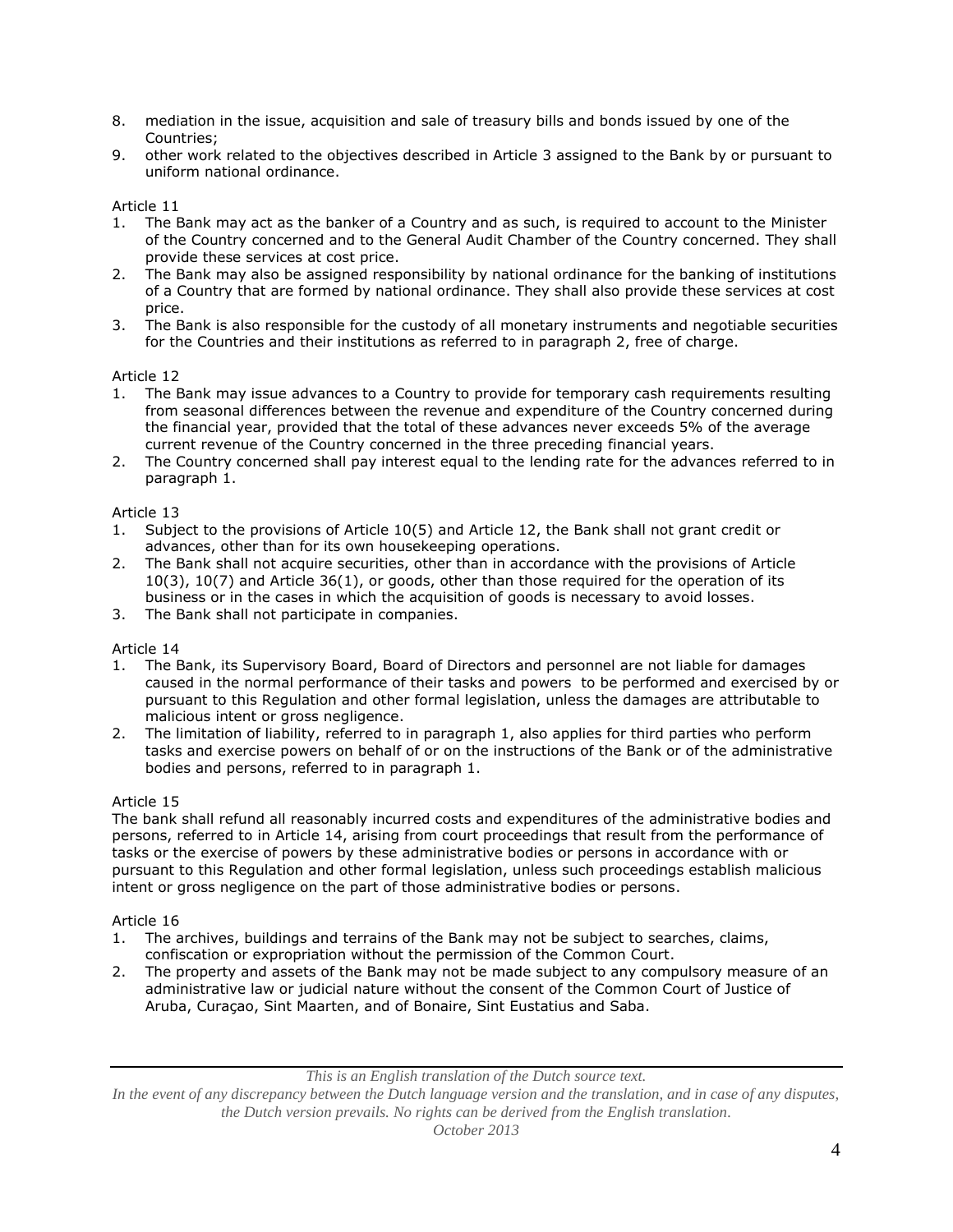3. The freedom of movement of members of the Board of Directors and Supervisory Board and the personnel of the Bank who travel between the Countries in connection with their work shall not be restricted in any way by immigration provisions.

# Article 17

- 1. In order to be able to perform its tasks, the Bank gathers the necessary statistical data, either from the competent national authorities or directly from the economic subjects. To that end, it works together with the competent authorities of the Countries or of third countries and with international organisations.
- 2. As far as possible, the branch in Sint Maarten shall perform the tasks described in paragraph 1 for the data concerning the Country of Sint Maarten.
- 3. Where necessary, the Bank shall contribute towards harmonisation of the rules and working methods for the collection, preparation and circulation of statistics concerning the areas falling within its responsibility.
- 4. The Bank shall draw up the balance of payments of each of the Countries.
- 5. Everyone within the Countries is required, on request, to provide the Bank with all information and data that is relevant for the compilation of the statistics concerning the areas falling within the Bank's responsibility.

### Article 18

In the exercise of the authorities and the performance of the tasks and responsibilities assigned to them by this Regulation, neither the Bank nor any member of the Board of Directors or the Supervisory Board are permitted to request or accept instructions from institutions or administrative bodies of the Countries or of the governments of the Countries or of any other administrative body. The institutions and administrative bodies of the Countries and the governments of the Countries undertake to honour this principle and not to attempt to influence the members of the Board of Directors or of the Supervisory Board in the performance of their tasks.

# **CHAPTER IV Board of Directors of the Bank**

#### Article 19

- 1. The Board of Directors of the Bank consists of a president and two directors.
- 2. The president is chairman of the Board of Directors and represents the Bank in and out of court.
- 3. In the event of the absence or in capacity of one or more members of the Board of Directors , the remaining members are responsible for the management of the Bank.
- 4. The Board of Directors aims for consensus in taking decisions. If this cannot be achieved, the decision is taken by the president.
- 5. In the event of the absence or incapacity of the president, a director designated for that purpose by the president will deputise for him, in the absence of which, that designation will be made by the chairman of the Supervisory Board.

### Article 20

- 1. The Countries shall appoint the president and the two directors by national decree on the basis of joint nominations by the Ministers of three persons for each position with recognised reputations and professional experience in the financial and economic fields, drawn up on the basis of a recommendation by at least five members of the Supervisory Board.
- 2. The president and the directors shall be appointed for a term of 8 years and on their resignation , may be reappointed immediately, on the understanding that an appointment shall cease before the end of the term of office if the official reaches the age of 65.
- 3. On the recommendation of the Supervisory Board, the Countries may suspend or dismiss the president and the directors by national decree, stating the reasons. In the event of suspension, the Supervisory Board shall, where necessary, also recommend three persons to temporarily fill the relevant position.

*In the event of any discrepancy between the Dutch language version and the translation, and in case of any disputes, the Dutch version prevails. No rights can be derived from the English translation.*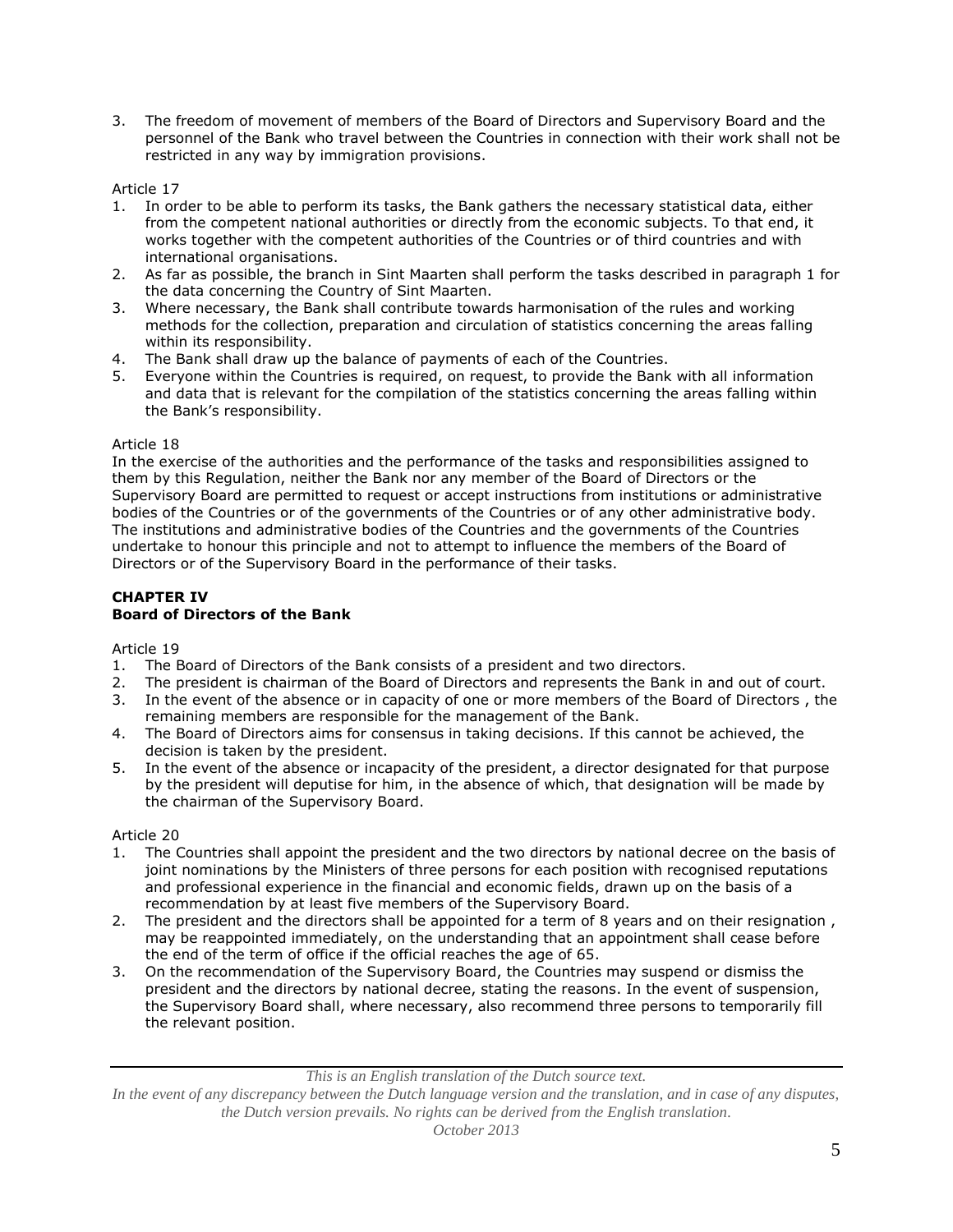- 4. In the event of a regular resignation of a director , the nomination and appointment, referred to in paragraph 1, shall take place at least three months prior to the resignation. In the event of dismissal before the end of his term of office, , referred to in paragraph 3, the nomination and appointment, referred to in paragraph 1, shall take place within three months of the resignation.
- 5. If the Countries fail to appoint a president or director within three months of receiving the recommendation of the Supervisory Board, the Supervisory Board shall appoint a temporary president or director from that nomination of three persons. The temporary president or director will serve as such until the appointment by the Countries is realised.
- 6. The terms of employment for the Board of Directors are laid down in rules that are established by the Supervisory Board, following consultation of the Board of Directors.
- 7. Members of the Board of Directors must be independent and must comply with the expertise and integrity standards in accordance with the requirements set in the job profiles, referred to in paragraph 8.
- 8. Following consultation of those entitled to the assets, the Supervisory Board adopts the job profiles, referred to in paragraph 7. The profiles shall be published in the publications in which each Country publishes its official notices.

- 1. The Board of Directors carries out the policy and management of the Bank, in the broadest sense; the Board of Directors is responsible for the management of the Bank's assets and is authorised to dispose of and take all actions relating to those assets, to the extent that these powers are not restricted by or pursuant to this Regulation.
- 2. By agreement with the Supervisory Board, the Board of Directors shall appoint one of the directors as the secretary of the Bank, who is responsible as such for the execution of the policy concerning the Bank's assets, the administration and provision for the secretariat.
- 3. By agreement with the Supervisory Board and on the basis of a job profile adopted by the Board of Directors, the Board of Directors shall appoint a branch director. The branch director, who is not a member of the Board of Directors, is responsible for the day-to-day management of the branch in Sint Maarten. The branch director supports the Board of Directors, in any event in the following tasks:
	- a. provision for the internal organisation of the branch in Sint Maarten;
	- b. the preparation of the annual plan and the budget of the branch and supervision of its execution;
	- c. the gathering, processing and analysis of the balance of payments data and other financial and economic data of Sint Maarten;
	- d. the preparation and implementation of the Bank's policy programme in the field of investigation and supervision;
	- e. supervision of compliance with the relevant legislation for financial institutions in Sint Maarten.

# Article 22

The Board of Directors shall establish the general employment terms, including a pension scheme, in observance of the provisions of Article 27(2)(d).

# Article 23

- 1. The Board of Directors is authorised to convene representatives of institutions established in the Countries that are under the supervision of the Bank as an advisory committee in a meeting to be held under the chairmanship of the president of the Bank, in order to provide the Board of Directors with information and advice concerning matters on which it wishes to receive the advice of that committee.
- 2. The Board of Directors is authorised to invite the representative organisations of the institutions in a sector under its supervision pursuant to Article 8 to provide the Board of Directors with information and advice regarding matters that concern the relevant sector.

*In the event of any discrepancy between the Dutch language version and the translation, and in case of any disputes, the Dutch version prevails. No rights can be derived from the English translation.*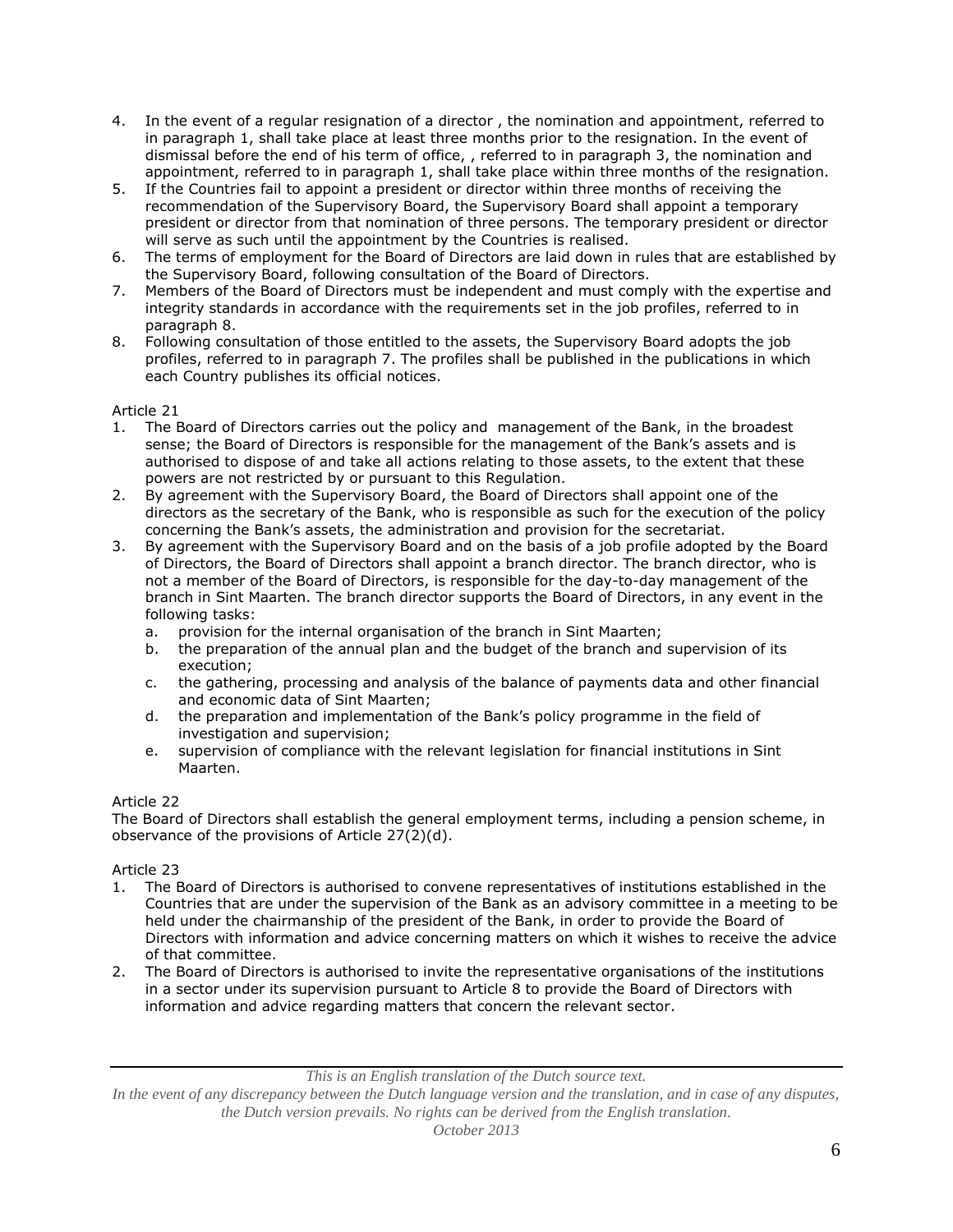- 1. The Ministers shall conduct talks on matters relating to the Bank at least once every six months. The Ministers may invite the Board of Directors and/or the Supervisory Board to these talks.
- 2. The president of the Board of Directors shall consult the Ministers regarding the financial and economic policy on a regular basis, at least once every three months.
- 3. Each year, the Bank shall draw up a report on the financial and economic policy that it pursued in the past year, and shall send this to the parliaments of the Countries for information.

### **CHAPTER V Supervisory Board of the Bank**

Article 25

- 1. There shall be a Supervisory Board consisting of seven members, including the chairman.
- 2. In case of absence or inability of one or more members of the Supervisory Board, the remaining members are responsible for the duties of the Supervisory Board of the Bank.
- 3. The chairman of the Supervisory Board shall be appointed and dismissed jointly by the Countries, by national decree. The chairman shall be appointed on the joint nomination of the Ministers, which nomination shall be based on a recommendation carried by  $5/6$ <sup>th</sup> majority of the Supervisory Board.
- 4. Three of the remaining six members shall be appointed on the nomination of each of the Countries. Each nomination shall be made by the Minister of the Country concerned, and shall consist of three persons. These nominations shall be based on a recommendation of the Supervisory Board. The members shall be appointed jointly by the Countries, by national decree.
- 5. The appointment of the members, referred to in paragraphs 3 and 4, shall be made for a term of four years. Members may be reappointed immediately when they resign, on one occasion only.
- 6. In exceptional cases, the Countries may suspend or dismiss the members, referred to in paragraph 4, by national decree, stating the reasons.
- 7. As an exception to paragraph 4, members who have been suspended or who have resigned shall not take part in the selection for the nomination for their replacement.
- 8. In case of a regular resignation of a member , the nomination and appointment, referred to in paragraphs 3 and 4, shall take place no later than three months before the resignation. In the event of special resignations, as referred to in paragraph 6, the nomination and appointment, referred to in paragraphs 3 and 4, shall take place within three months of the resignation.
- 9. If the Ministers fail to make a nomination, or the Countries fail to appoint a member within three months of the nomination being submitted, the president of the Common Court of Justice of Aruba, Curaçao, Sint Maarten, and of Bonaire, Sint Eustatius and Saba shall appoint a temporary member on the basis of that nomination. That member will hold office as such until the appointment by the Countries is realised.
- 10. The members of the Supervisory Board must be expert, show integrity and be independent, in accordance with the job profiles included in the rules, referred to in paragraph 11.
- 11. After consulting the meeting of those entitled to the assets, the Supervisory Board shall lay down rules concerning its profiles and the performance of its tasks. These rules shall be published in the publications in which each Country publishes its official notices.

# Article 26

The Supervisory Board shall supervise the actions of the Board of Directors, the management of the Bank's assets and the resources entrusted to it, and shall advise the Board of Directors in that regard.

# Article 27

- 1. The Supervisory Board shall meet at least once every two months and further, as often as the chairman or two members of the Board or the president of the Bank consider this necessary or desirable.
- 2. The Board of Directors requires the prior approval of the Supervisory Board for:
	- a. the determination and alteration of the Bank's investment policy;

*This is an English translation of the Dutch source text.*

*In the event of any discrepancy between the Dutch language version and the translation, and in case of any disputes, the Dutch version prevails. No rights can be derived from the English translation.*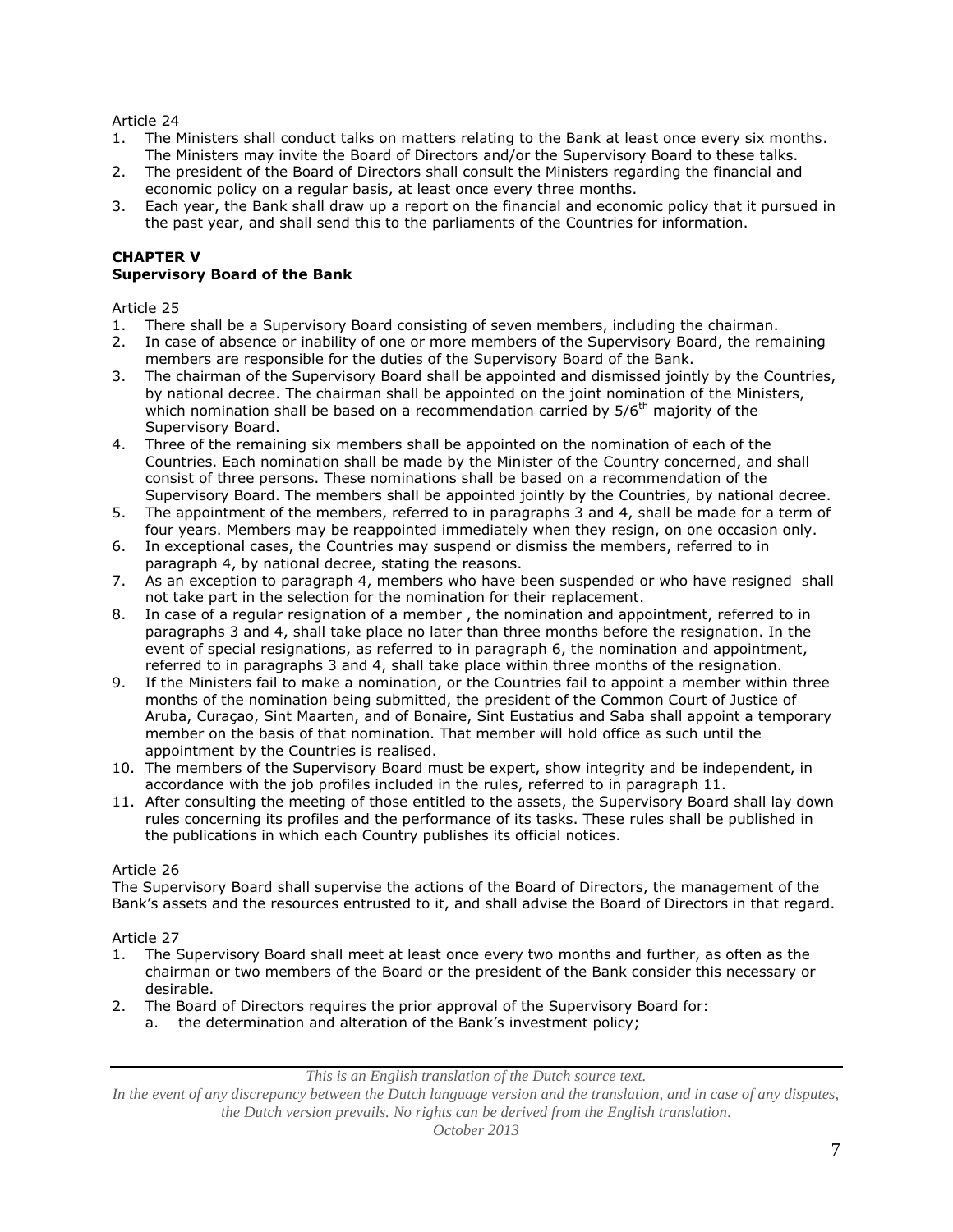- b. investment in new buildings and infrastructure;
- c. letting and leasing of property;<br>d. the determination and alteratio
- the determination and alteration of the general employment terms of the Bank's personnel;
- e. the introduction, alteration and withdrawal of important organisational measures during reorganisations or otherwise;
- f. the performance of legal acts, not including the implementation of the budget approved by the Supervisory Board each year, provided that this involves a financial interest for the Bank of more than CMg 250,000 (two hundred and fifty thousand Caribbean guilders) at one time or per year and/or as a result of which the Bank is bound for more than five years;
- g. actions concerning the share of the Countries in the capital and reserves of the Bank.
- 3. Decisions of the Supervisory Board shall be carried by a simple majority of votes, with the exception of those referred to in paragraph  $2(a)$ ,  $2(b)$ ,  $2(e)$  and  $2(g)$ , which are carried by a majority of 5/7 of the votes.
- 4. At the meetings of the Supervisory Board, the president shall report on the general economic and financial development of the countries and on the policy and management of the Bank.
- 5. The Board of Directors of the Bank is required to provide the Supervisory Board with all information that it considers necessary for the proper discharge of its duties and to submit all the relevant books, documents and other data carriers, on request.

- 1. The Supervisory Board members shall receive remuneration determined by the meeting of those entitled to the assets following consultation of those entitled to the assets and of the president of the Bank.
- 2. The expenditure arising from the preceding paragraph shall be borne by the Bank.

# Article 29

- 1. The Supervisory Board may form committees from among its members.
- 2. In any event, an appointments and remuneration committee, an audit committee and an investment committee shall be formed.

### Article 30

- 1. The supervisory directors, the president and the directors of the Bank must hold Dutch nationality and be domiciled in one of the Countries.
- 2. Representatives of persons, companies or institutions, tha, in accordance with Article 8, are under the supervision of the Bank may not at the same time be employed in any of the positions referred to in the preceding paragraph.
- 3. No relations of blood or affinity, to the second degree, may exist between the supervisory directors, between them and members of the Board of Directors, between members of the Board of Directors or between Ministers and members of the Board of Directors and the Supervisory Board.

### Article 31

On acceptance of their appointment, the supervisory directors, the president and the directors shall take an oath or make a solemn affirmation before the Governors of the Countries, in which they undertake to protect the confidentiality of the information of which they become aware on the basis of their position, or at least to the extent that its disclosure is not required by or pursuant to national ordinance.

# **CHAPTER VI Meeting of those entitled to the assets**

*This is an English translation of the Dutch source text.*

*In the event of any discrepancy between the Dutch language version and the translation, and in case of any disputes, the Dutch version prevails. No rights can be derived from the English translation.*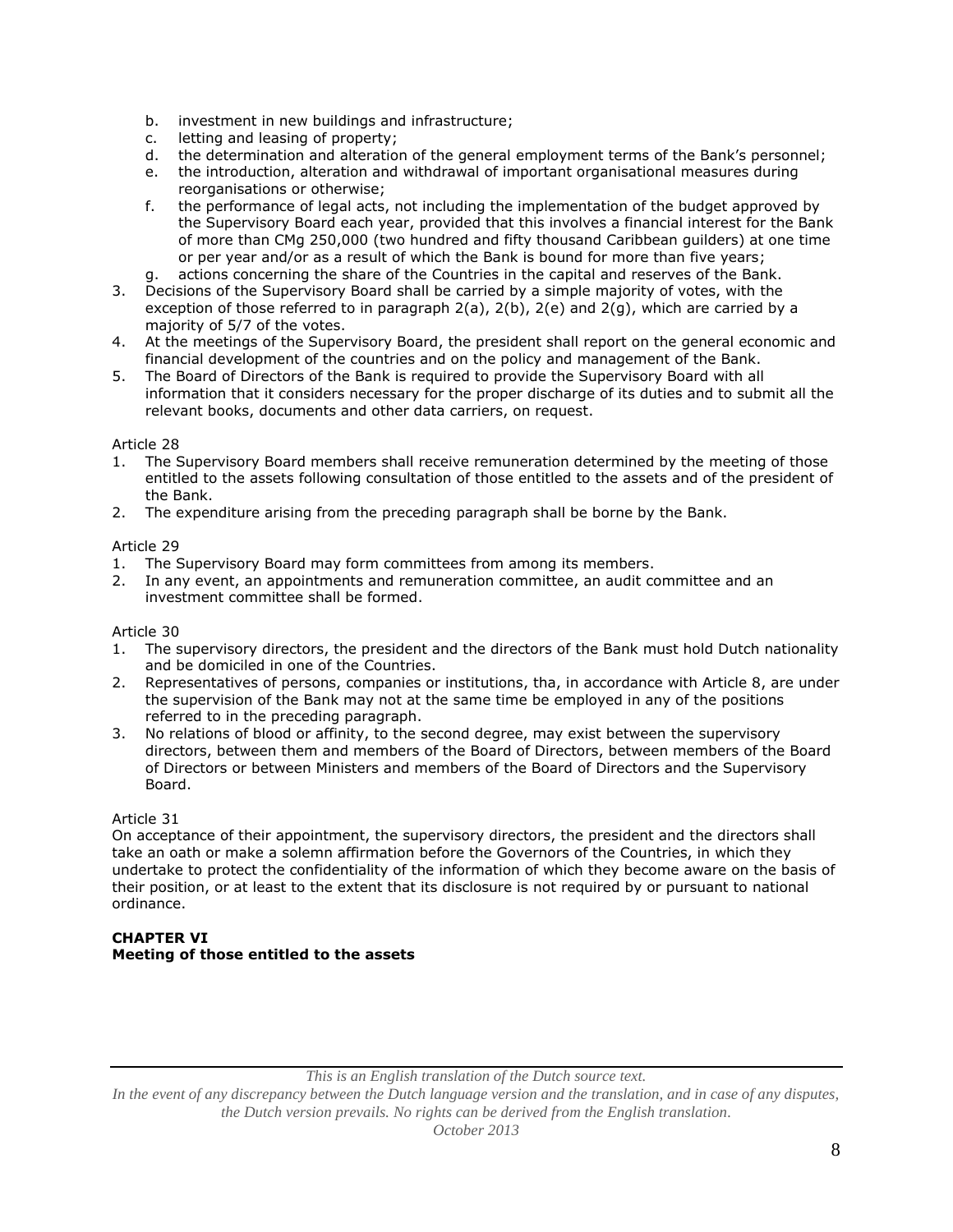1. The meetings of those entitled to the assets, at which Ministers act as representatives of those entitled to the assets, shall be held in Willemstad or Philipsburg. At least one meeting will be held each year (the annual meeting).

- 2. The annual meeting shall be held within six months of the end of the financial year.
- 3. The agenda of the annual meeting shall include the following points:
	- a. annual report;
	- b. adoption of the annual statement of account;
	- c. discharge of the members of the Supervisory Board;
	- d. approval of the apportionment key (once every five years);
	- e. rules of the Supervisory Board as referred to in Article 25(11);
	- f. remuneration of the Supervisory Board;
	- g. appropriated reserves.
- 4. The president shall report on the preceding financial year at this meeting.
- 5. Meetings of those entitled to the assets shall be held as often as the Board of Directors or the Supervisory Board considers this desirable, as well as when at least one of those entitled to the assets requests this and when this is required pursuant to the provisions of the law or this Regulation.
- 6. Meetings of those entitled to the assets shall be convened by a written notice by those entitled to the assets, the president or the chairman of the Supervisory Board.
- 7. The notice convening the meeting shall be issued no later than the fifteenth day prior to that of the meeting, unless those entitled to the assets consent to a shorter term for convening the meeting.
- 8. The notice convening the meeting shall state the matters to be discussed or shall state that the persons entitled to attend the meeting may view the matters to be discussed at the offices of the Bank.
- 9. Any proposal to amend the Charter of the Bank shall be announced with the notice convening the meeting itself.
- 10. The Chairman of the meeting of those entitled to the assets is the chairman of the Supervisory Board.
- 11. Decisions may be carried by the meeting of those entitled to the assets outside the meeting in writing only, by a unanimous vote of those entitled to the assets.
- 12. The report of the meeting of those entitled to the assets shall be submitted to those entitled to the assets for adoption in writing no more than one month after the close of the meeting.

#### **CHAPTER VII Capital and reserves of the Bank**

Article 33

- 1. The equity consists of the capital and all reserves.
- 2. The share of each Country in the capital and reserves is determined on the basis of an apportionment key.
- 3. Half of the apportionment key is determined for each Country by each Country's share in the Gross Domestic Product of the Countries and half by each Country's share in the sum of the population of the Countries, in accordance with the situation at year-end of the year in which the apportionment key is determined and as published by the Central Statistical Bureau of each Country. If this is not available, the determination is based on the situation in the latest year for which figures are available. The percentages are rounded off to two decimal points precisely.
- 4. At the time of the Bank's formation, the relative share of each Country in the capital shall be determined by the apportionment key, referred to in paragraph 2, as applying in the year of formation, to be applied to the starting capital, referred to in Article 46.
- 5. The relative share of each Country in the capital of the Bank shall then be determined once every five years, as of 1 January.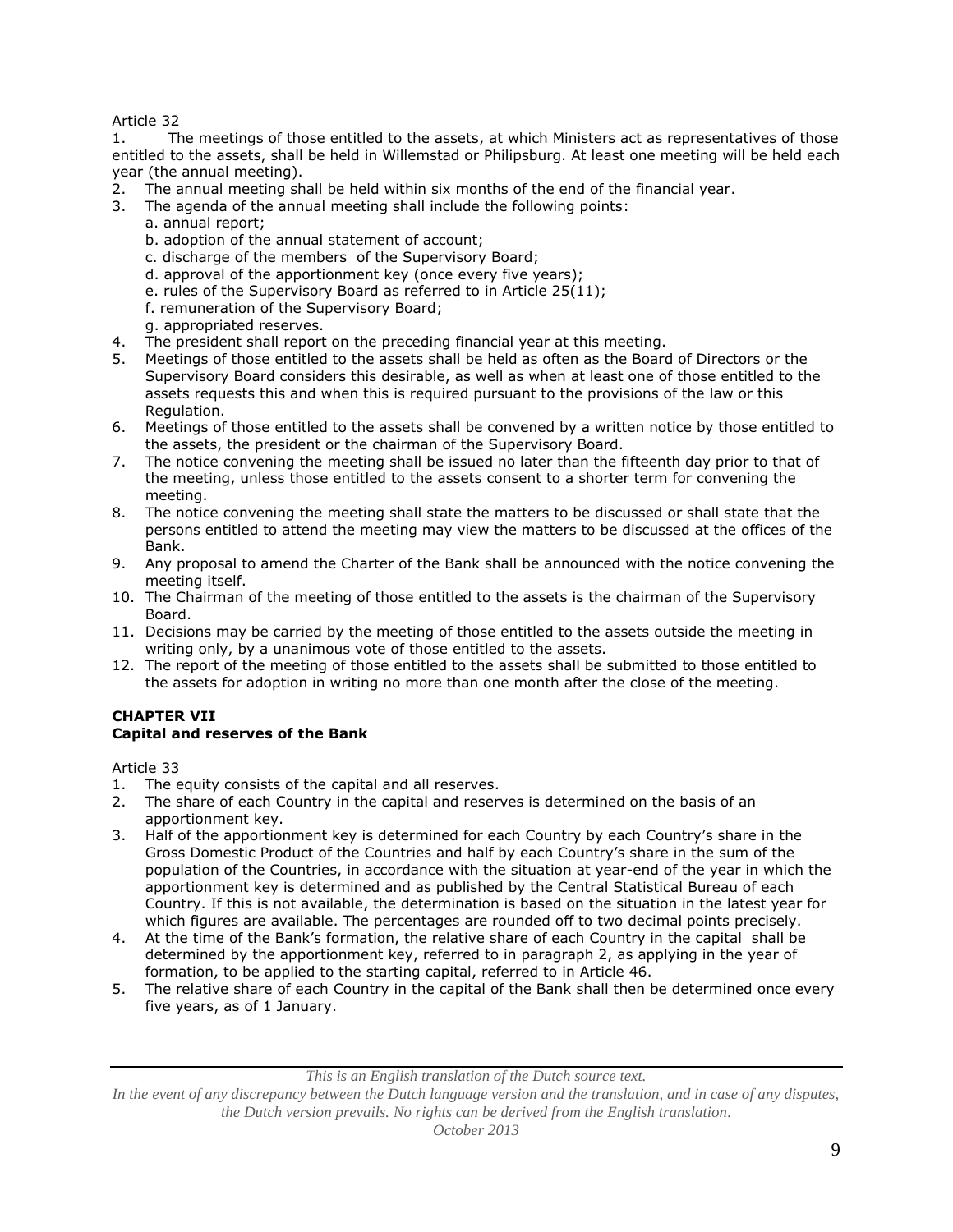- 6. The share of each Country shall be determined by the sum of two components divided by the total amount of the capital at that time. The first component is equal to the absolute share, expressed in Caribbean guilders, of that Country in the amount of the capital , as determined by the latest established share. The second component is also expressed in Caribbean guilders and is determined by applying the new apportionment key to the movement in the capital in relation to the total capital and reserves determined for the last established share.
- 7. The Supervisory Board provides for a proposal for the potential adjustment of the apportionment key, referred to in paragraph 4, and to that end, instructs the external expert as referred to in Article 38(1) to calculate the adjusted apportionment key, any changes in the capital and reserves and any transfer of shares at the same time as the audit of the annual statement of account and the financial annual report.
- 8. The adjusted apportionment key, any change in the capital and any transfer of shares shall be adopted by the meeting of those entitled to the assets within 2 months of the receipt of the proposal of the Supervisory Board. If the meeting of those entitled to the assets fails to adopt this within the aforementioned term, the proposal of the Supervisory Board is deemed to have been adopted by the meeting of Those entitled to the assets.
- 9. The Board of Directors supports the Supervisory Board in the application of this Article.

- 1. The capital of the Bank amounts to CMg 30,000,000 (thirty million Caribbean guilders).
- 2. The Bank shall form a reserve fund in the amount of CMg 30,000,000 (thirty million Caribbean guilders), intended to cover potential losses on the capital of the Bank.
- 3. If the reserve fund falls below the required CMg 30,000,000 (thirty million Caribbean guilders) and this cannot be made up from the other reserves, settlement must take place through deposits by the Countries in accordance with the apportionment key applying at that time.

### Article 35

- 1. With the approval of the meeting of those entitled to the assets, having consulted the Supervisory Board, the Bank is authorised to form or alter appropriated reserves.
- 2. The Bank shall in any event form an appropriated reserve for the foreign currency under its direct management.

### Article 36

- 1. The Bank is authorised to invest its capital and reserves in compliance with rules to be adopted by the Supervisory Board on the proposal of the Board of Directors, in accordance with the provisions of Article 27(2)(a).
- 2. The results generated by the said investments shall be shown in the Bank's profit and loss account.

# **CHAPTER VIII Budget, balance sheet and profit and loss account**

### Article 37

- 
- 1. The Bank's financial year runs from 1 January up to and including the following 31 December.<br>2. Before 1 December of each year, the Board of Directors shall submit a budget for the Bank for 2. Before 1 December of each year, the Board of Directors shall submit a budget for the Bank for the following financial year to the Supervisory Board for approval. After the budget has been approved, it shall be presented to the meeting of those entitled to the assets, the Ministers and the parliaments of the Countries for information.

### Article 38

1. Each year before 1 July, the Board of Directors shall draw up the annual statement of account and the financial annual report on the past financial year and, after these have been audited by

*This is an English translation of the Dutch source text.*

*In the event of any discrepancy between the Dutch language version and the translation, and in case of any disputes, the Dutch version prevails. No rights can be derived from the English translation.*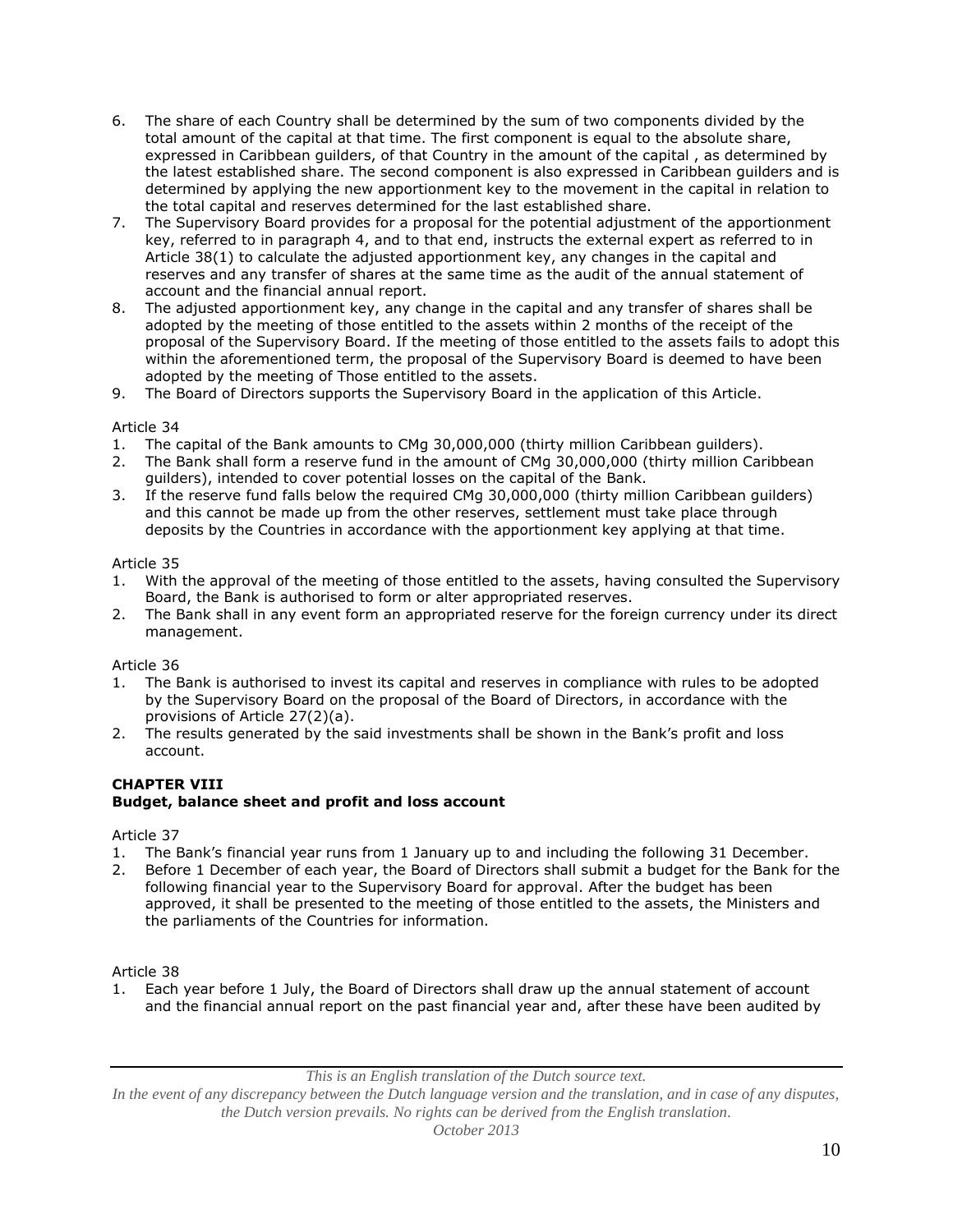an external expert appointed by the Supervisory Board, shall submit these to the Supervisory Board for approval.

- 2. The Supervisory Board shall approve the annual statement of account and the financial annual report at the next meeting, to be held within 60 days of the audit, referred to in paragraph 1.
- 3. Approval of the annual statement of account and the financial annual report by the Supervisory Board serves to discharge the actions of the Board of Directors during the financial year to which the documents relate, to the extent that its action are shown by the annual statement of account and the financial annual report and to the extent that no other provision is made on such approval.
- 4. The Supervisory Board shall send the annual statement of account and the financial annual report to the meeting of those entitled to the assets for adoption. Adoption by the meeting of those entitled to the assets serves to discharge the actions of the Supervisory Board on behalf of the Bank. After the annual statements of account have been adopted, they shall be sent to the Ministers and the parliaments of the countries for information.
- 5. The meeting of those entitled to the assets shall establish the standards according to which the annual statement of account and the financial annual report, referred to in paragraph 1, shall be drawn up.

# Article 39

Once a month, the Board of Directors shall publish an abridged balance sheet with notes in the publications in which each Country publishes its official notices.

### Article 40

Following additions to or settlements of the reserve fund referred to in Article 34(2) and following any reservations as referred to in Article 35, the Bank's annual profits are credited to the cash reserve of the countries in accordance with the apportionment key referred to in Article 33(3) of this Regulation.

### Article 41

- 1. The Bank is exempt from profit tax and property tax.
- 2. Items and documents issued by the Bank are tax-exempt.

# **Final and transitional provisions**

### Article 42

- 1. This Regulation shall be known as 'the Central Bank Charter for Curaçao and Sint Maarten'.
- 2. Article 12 enters into force for a Country only after Article 22(2) of the Kingdom Act on Financial Supervision of Curaçao and Sint Maarten has lapsed for the Country concerned.
- 3. To the extent that this Regulation does not provide otherwise, the further rules and executed regulations based on the Central Bank Charter (PB 1985, No. 185, as amended) of the Central Bank of the Netherlands Antilles, as applying before this regulation entered into force, remain in force until they are replaced by other further rules and executed regulations pursuant to the provisions of this Regulation .

### Article 43

- 1. From the date on which this Regulation enters into force, the supervision, referred to in Article 8(2), shall take place with regard to:
	- a. the banking- and credit sector, pursuant to the provisions of the 1994 National ordinance concerning supervision of the banking sector;
	- b. company pension funds pursuant to the provisions of the National ordinance concerning company pension funds;
	- c. the insurance sector, pursuant to the provisions of the National ordinance concerning supervision of the insurance sector and its execution orders;
	- d. the stock exchanges, pursuant to the provisions of the National ordinance concerning supervision of the stock exchanges;

*This is an English translation of the Dutch source text.*

*In the event of any discrepancy between the Dutch language version and the translation, and in case of any disputes, the Dutch version prevails. No rights can be derived from the English translation.*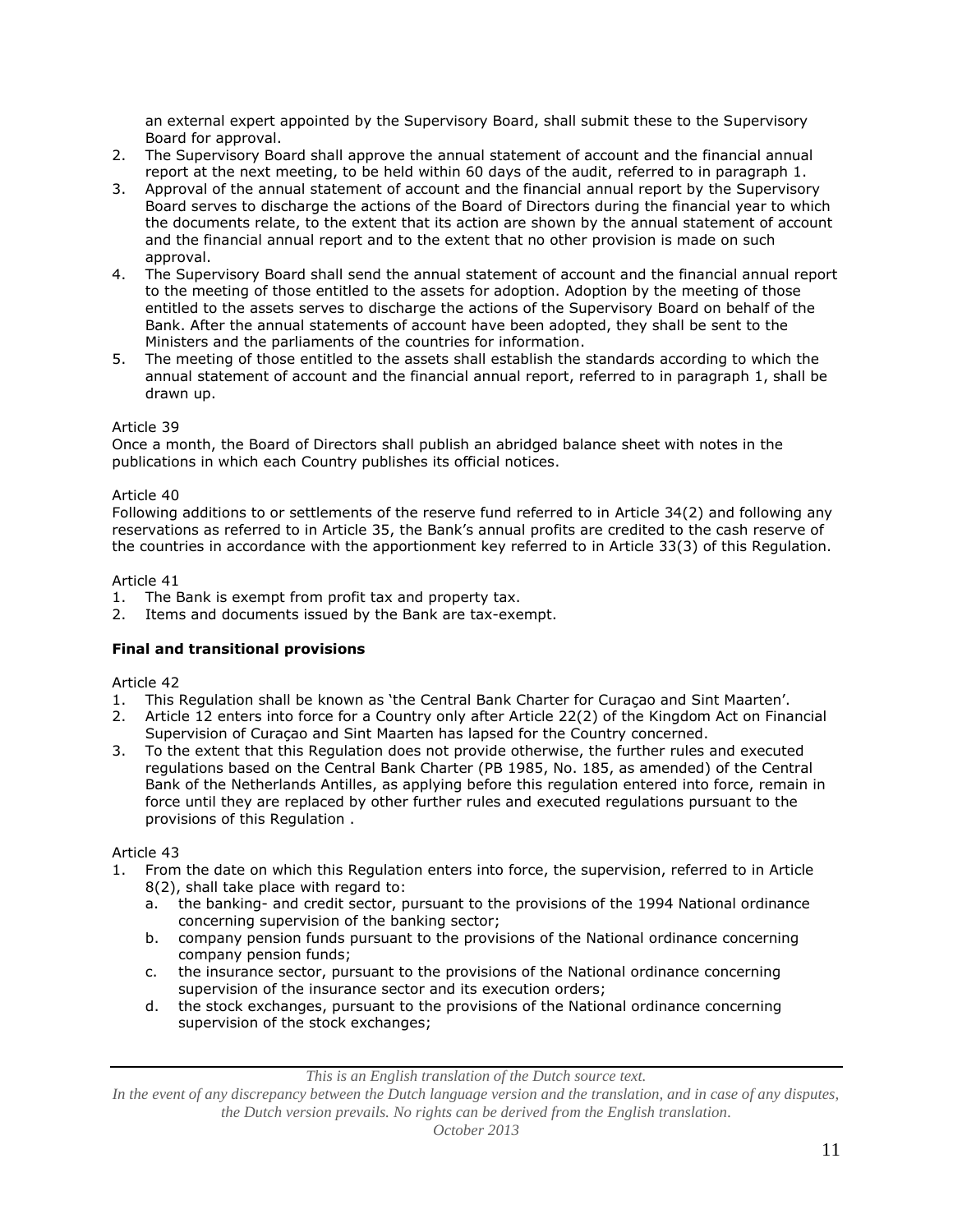- e. investment institutions and administrators pursuant to the National ordinance concerning supervision of investment institutions and administrators;
- f. providers of trust services pursuant to the National ordinance concerning supervision of the trust sector;
- g. insurance brokers pursuant to the National ordinance concerning insurance agents;
- h. money service businesses, pursuant to the National ordinance concerning supervision of money service businesses;

in accordance with these national ordinances as they read prior to the entry into force of this Regulation.

2. In accordance with Article 42(3), these national ordinances remain in force until they are replaced by uniform national ordinances or further rules and executed regulations in accordance with the provisions of this Regulation.

# Article 44

- 1. The banks that are already operating as foreign exchange banks on the date on which this Regulation enters into force are deemed to have obtained the authorisation as referred to in Article 9(3).
- 2. Licenses, dispensations and exemptions issued by the Central Bank of the Netherlands Antilles at the time when this Regulation enters into force shall remain in effect.

### Article 45

- 1. The president and directors of the Central Bank of the Netherlands Antilles serving immediately prior to the date on which this Regulation enters into force shall be appointed as the president and directors, respectively, from that date. By way of derogation from Article 20(2), their appointments shall stand until they reach the age of 60.
- 2. By way of derogation from Article 25(3) and 25(4), on the formation of the Supervisory Board, the members shall be appointed by the Countries by national decree, on a nomination by the Administrative Boards of the island territories of Curaçao and Sint Maarten, based on job profiles drawn up by independent external experts.
- 3. The chairman is appointed for four years. By way of derogation from Article 25(5), one member from each of the Countries is appointed for four years, one for three years and one for two years.

### Article 46

As from 10 October 2010, the Countries shall transfer their share in the capital of the Central Bank of the Netherlands Antilles to the Bank, in the form of all assets and liabilities of the Bank of the Netherlands Antilles existing and expressed at their current value as of that date, in accordance with the apportionment key ,referred to in Article 33(3). The balance of the assets and liabilities transferred in that manner form the initial equity, i.e. the capital of the Bank.

### Article 47

- 1. The employment contracts with the Bank of the Netherlands Antilles shall be deemed to have been contracted with the Bank from the date on which this Regulation enters into force. From that time on, all previous regulations and management orders concerning the legal position of the personnel shall be deemed to have been issued in the name of the Bank.
- 2. To the extent that new terms of employment are established in connection with the transfer of the personnel to the Bank, these shall be at least as beneficial for the personnel as those previously applying. The existing pension rights arising from the pension schemes previously applying for the personnel shall not be infringed.

Issued by the Minister of Finance of Curaçao

*This is an English translation of the Dutch source text.*

*In the event of any discrepancy between the Dutch language version and the translation, and in case of any disputes, the Dutch version prevails. No rights can be derived from the English translation. October 2013*